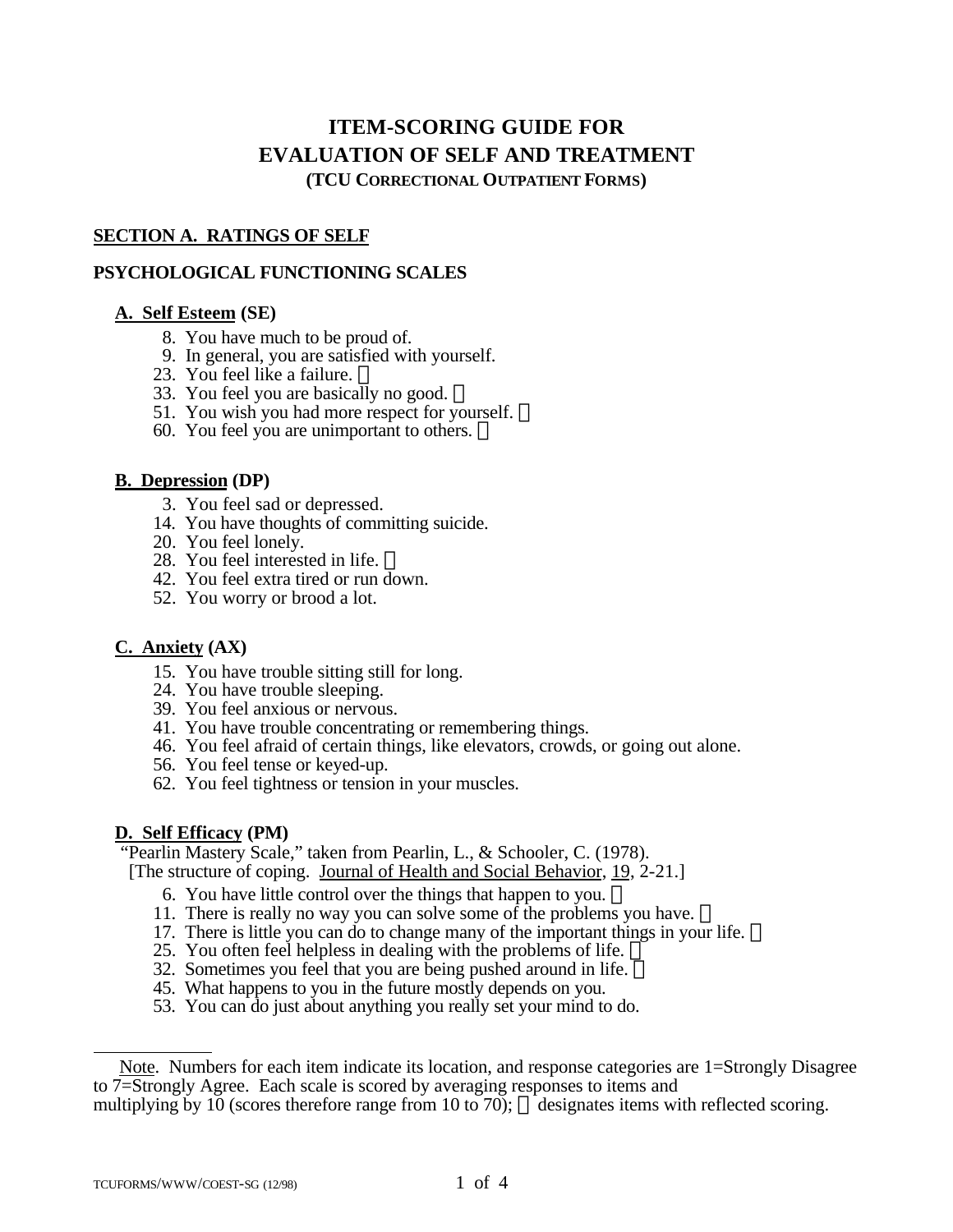### **SOCIAL FUNCTIONING SCALES**

### **E. Hostility (HS)**

- 13. You feel mistreated by other people.
- 16. You like others to feel afraid of you.
- 30. You have urges to fight or hurt others.
- 35. You have a hot temper.
- 40. Your temper gets you into fights or other trouble.
- 49. You get mad at other people easily.
- 55. You have carried weapons, like knives or guns.
- 61. You feel a lot of anger inside you.

#### **F. Risk Taking (RT)**

- 1. You like to take chances.
- 10. You like the "fast" life.
- 21. You like friends who are wild.
- 22. You like to do things that are strange or exciting.
- 31. You avoid anything dangerous.
- 48. You only do things that feel safe.
- 57. You are very careful and cautious.

### **G. Social Conformity (SC)**

- 2. You feel people are important to you.
- 4. You feel honesty is required in every situation.
- 18. You have trouble following rules and laws. ®
- 27. You depend on "things" more than "people".
- 36. You keep the same friends for a long time.
- 43. You work hard to keep a job.
- 50. Your religious beliefs are very important in your life.
- 59. Taking care of your family is very important.

# **TREATMENT MOTIVATION SCALES**

# **H. Treatment Readiness (TR)**

- 7. You have too many outside responsibilities now to be in this treatment program.
- 19. This treatment program seems too demanding for you.
- 29. This treatment may be your last chance to solve your drug problems.
- 34. This kind of treatment program will not be very helpful to you.
- 38. You plan to stay in this treatment program for awhile.
- 44. You are in this treatment program because someone else made you come. ®
- 54. This treatment program can really help you.
- 58. You want to be in a drug treatment program.

# **I. External Pressures (EP – not scored as scale)**

- 5. You have serious drug related health problems.
- 12. You could be sent to jail or prison if you are not in treatment.
- 26. You feel a lot of pressure to be in treatment.
- 37. You have legal problems that require you to be in treatment.
- 47. You are concerned about legal problems.
- 63. You have family members who want you to be in treatment.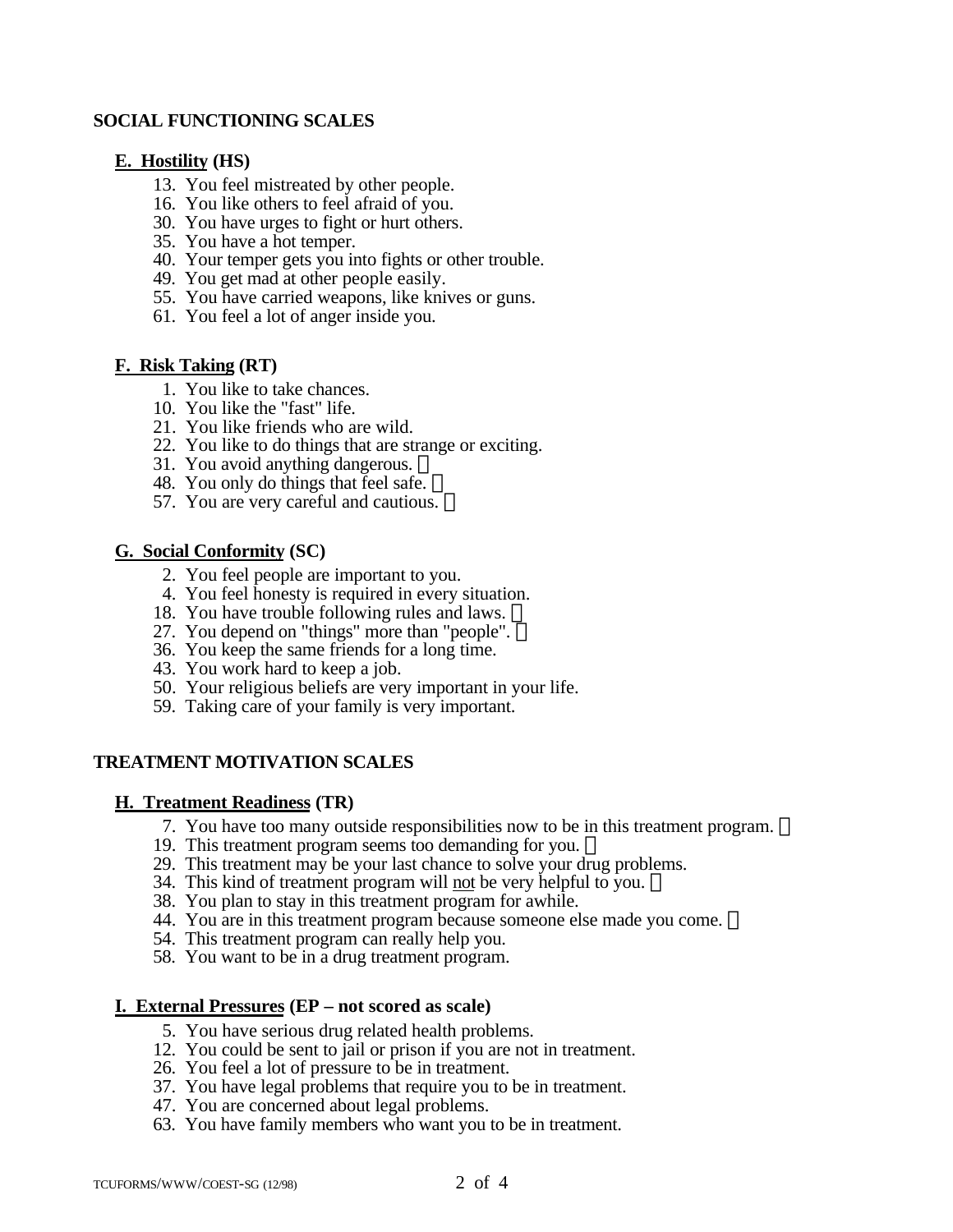# **SECTION B. RATINGS OF TREATMENT PROCESS**

### **PARTICIPATION IN TREATMENT**

"TC Client Progress Scales" adapted from De Leon, G. (1997). [Client Self-Rated Progress Checklist. New York: Center for Therapeutic Community Research.]

For application and measurement properties, see Hiller, M. L. (1996).

[Correlates of recidivism and relapse for parolees who received in-prison substance abuse treatment in Texas. Fort Worth: Texas Christian University.] and Melnick, G., De Leon, G., Thomas, G., Kressel, D., & Wexler, H. K. (1999). [Inmate motivation and participation in prison treatment programs (Manuscript submitted for publication).]

### **J. Therapeutic Engagement (TE)**

- 1. You feel and show concern for others during group counseling.
- 18. You accept being confronted by others during group counseling.
- 20. You confront others about their real feelings during group counseling.
- 22. You are willing to talk about your feelings during group counseling.
- 24. You say things to give support and understanding to others during group counseling.
- 26. You give honest feedback to others during group counseling.

### **K. Personal Progress (PP)**

- 8. You have made progress with your drug/alcohol problems.
- 11. You have made progress with your emotional or psychological issues.
- 14. You have made progress toward your treatment program goals.
- 28. You have made progress in understanding your feelings and how they can influence behavior.

# **L. Trust Group (TG)**

- 3. You trust the treatment staff.
- 5. You have developed positive trusting friendships while at this program.
- 30. You trust other clients in this program.
- 34. You trust the security staff.

# **M. Program Staff (PSF)**

- 7. The treatment staff cares about you and your problems.
- 10. The treatment staff is helpful to you.
- 13. The security staff cares about you and your problems.
- 16. The security staff is helpful to you.

# **COUNSELOR ATTITUDE AND BEHAVIOR**

#### **N. Counselor Rapport (CR)**

- 2. Your counselors are easy to talk to.
- 19. Your counselors speak in a way that you understand.
- 21. Your counselors respect you and your opinions.
- 23. Your counselors understand your situation and problems.
- 25. You trust your counselors.
- 27. Your counselors help you view problems/situations realistically.
- 29. Your counselors focus your thinking and planning.
- 31. Your counselors make you feel foolish or ashamed.